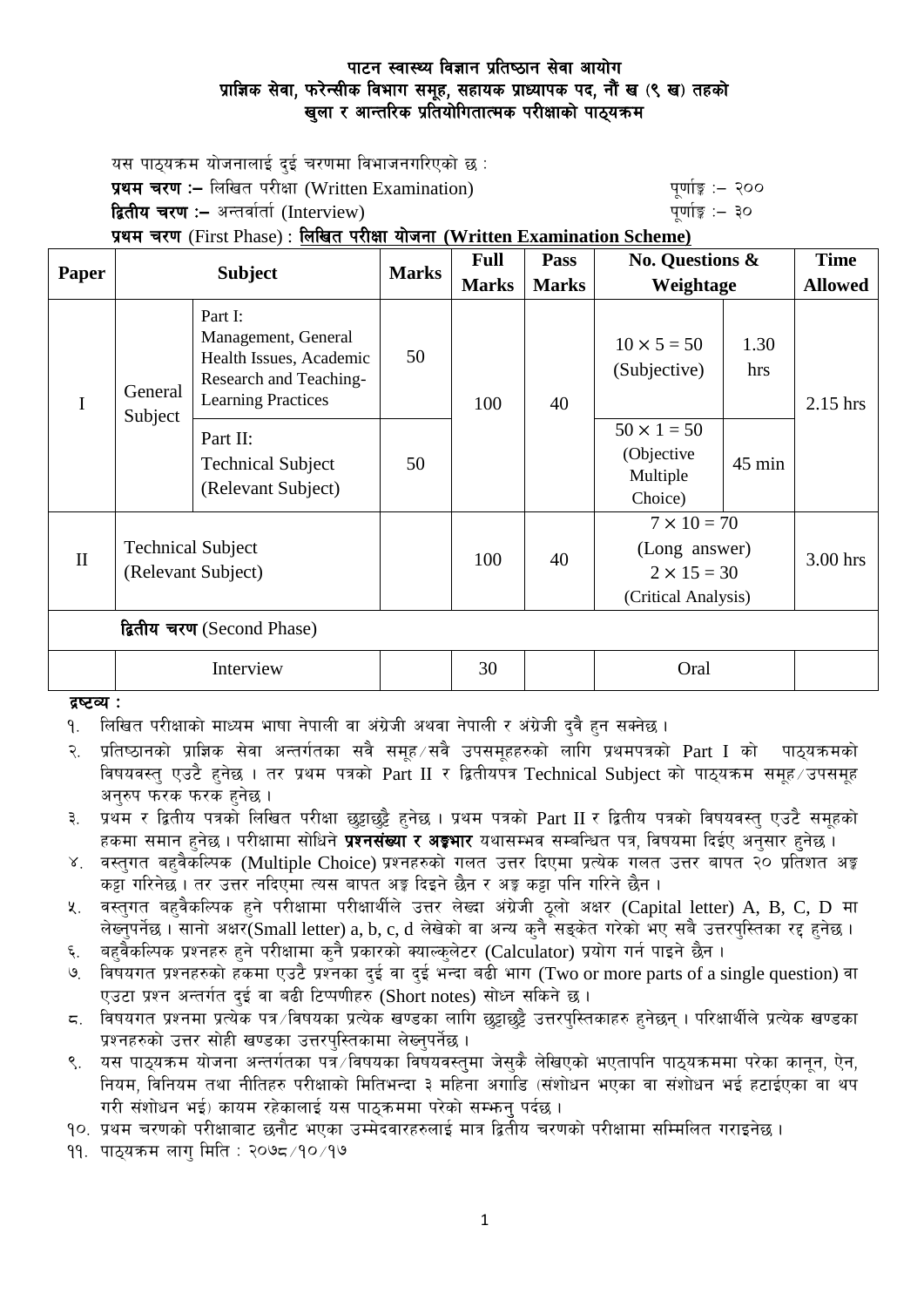# पाटन स्वास्थ्य विज्ञान प्रतिष्ठान सेवा आयोग प्राज्ञिक सेवा, फरेन्सीक विभाग समूह, सहायक प्राध्यापक पद, नौं ख (९ ख) तहको खुला र आन्तरिक प्रतियोगितात्मक परीक्षाको पाठ्यक्रम

# **Paper I: General Subject**

### **Part I:**

#### **(Management, General Health Issues, Academic Research and Teaching - Learning Practices) Section (A) - 25 Marks**

### 1. **Management**

- 1.1. Health care management system in Nepal and other parts of the world
- 1.2. Fundamental principles of healthcare institution and hospital management.
- 1.3. Effective hospital management principles
- 1.4. Purpose of medical and non-medical data and records
- 1.5. Ethics and responsibility of management
- 1.6. Concept of management and its application in health care including hospital
	- 1.7.1 Management: Concept, principles, functions, scope and role, level and skills of manager
	- 1.7.2 Planning: Concept, principles, nature, types, instruments and steps
	- 1.7.3 Leadership: Concept, function, leadership styles, leadership and management
	- 1.7.4 Coordination: Concept, types, techniques of effective coordination
	- 1.7.5 Communication and counselling: Concept, communication processes and barrier to effective communication, techniques for improving communication
	- 1.7.6 Decision making: Importance, types, rational process of decision making, problem solving techniques, improving decision making
	- 1.7.7 Participative management: Concept, advantage and disadvantage, techniques of participation
	- 1.7.8 Time management: Concept, essential factors and strategies for effective time management
	- 1.7.9 Conflict management: Concept, approaches to conflict, levels of conflict, causes of conflict and strategies for conflict management
	- 1.7.10 Stress management: Concept, causes and sources of stress, techniques of stress management
	- 1.7.11 Change management: Concept, sources of organizational change, resistance to change, management of resistance to change
	- 1.7.12 Appreciative inquiry: Concept, basic principle and management
	- 1.7.13 Human resource management: Concept, functions and different aspects
	- 1.7.14 Health manpower recruitment and development
	- 1.7.15 Financial management: Concept, approaches, budget formulation and implementation, Auditing and topics related to fiscal administration

# 2. **General Health Issues**

- 2.1. Present constitution of federal republic of Nepal (including health and welfare issues)
- 2.2. Organizational structure of Ministry of Health at national/federal, regional/state, district (if applicable), municipal and village council level
- 2.3. Professional council and related regulations
- 2.4. National Health Policy
- 2.5. Health Service Act and Regulation
- 2.6. Second Long term health plan
- 2.7. Health Management Information System, forms, indicators, annual reports
- 2.8. Human Development Indices, Sustainable Development Goals
- 2.9. Health volunteers in the national health system, its rationale, use and effectiveness
- 2.10. Local governance and community participation in health service delivery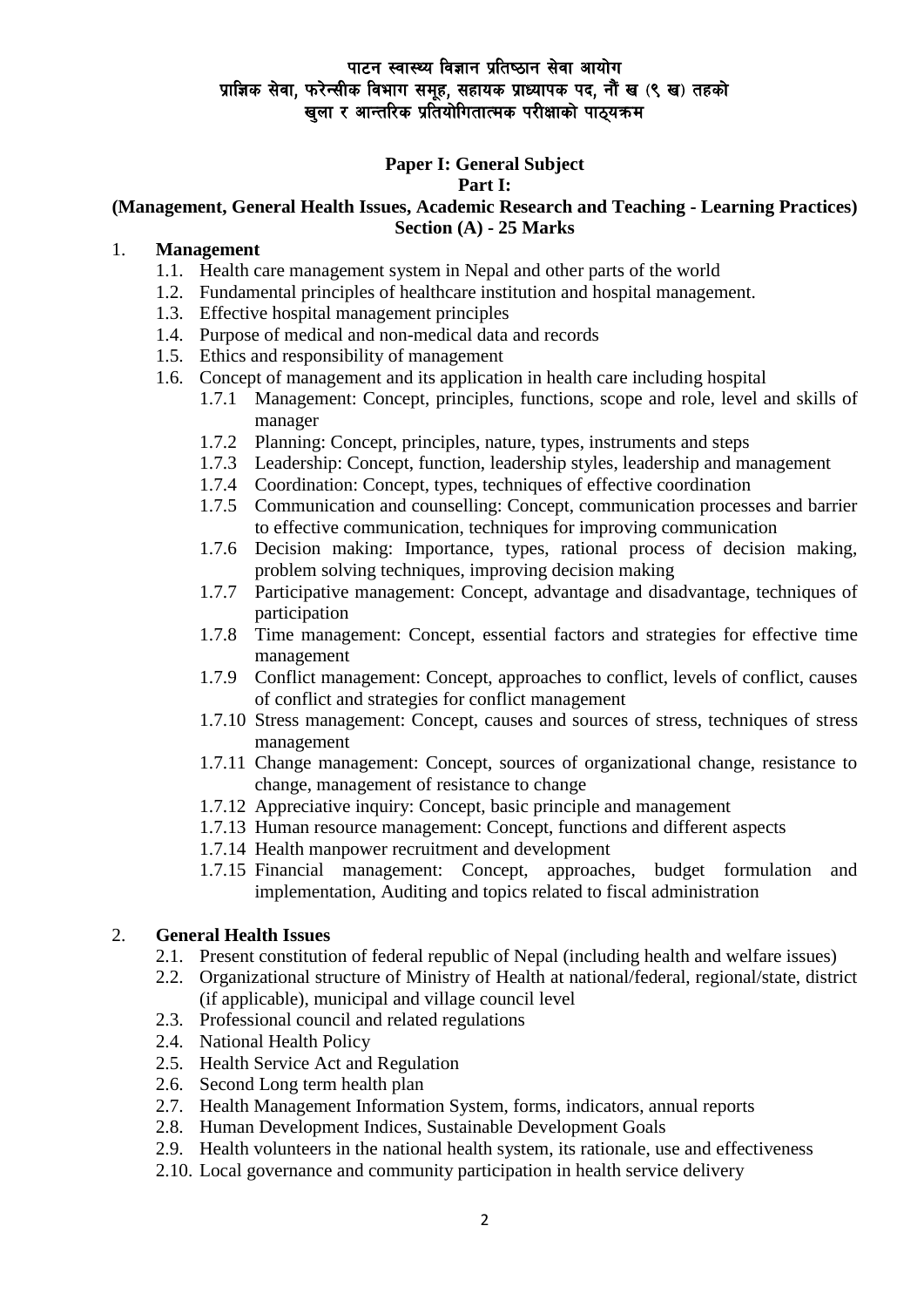# पाटन स्वास्थ्य विज्ञान प्रतिष्ठान सेवा आयोग प्राज्ञिक सेवा, फरेन्सीक विभाग समूह, सहायक प्राध्यापक पद, नौं ख (९ ख) तहको खुला र आन्तरिक प्रतियोगितात्मक परीक्षाको पाठ्यक्रम

- 2.11. Health Insurance and financing in health care
- 2.12. Alternative health care system: Ayurveda, homeopathy, Unani, Chinese etc.
- 2.13. Indigenous and traditional faith health and health practices
- 2.14. International Health Agencies: Roles and responsibilities of WHO, UNICEF, UNFPA, Inter-agency relationships, Government-agency coordination: Joint Annual Review meeting
- 2.15. Supervision, types and its usage in health sector
- 2.16. Monitoring and evaluation system in health sector
- 2.17. National Health Training Centre
- 2.18. National and International Disaster Plan, Coordination
- 2.19. Patan Academy of Health Sciences Act, Mission, Goals, Organogram
- 2.20. Scope and function of Patan Academy of Health Sciences executive bodies (senate, executive committee, academic council, faculty board, hospital management committee, subject committee), various other committees

#### **Section (B) - 25 Marks**

#### 3. **Academic Research**

- 3.1 Ethics, Bio-ethics and Professionalism
- 3.2 Human dignity and Human Right
- 3.3 Benefit and Harm
- 3.4 Autonomy and Individual responsibility
- 3.5 Consent and capacity to consent
- 3.6 Privacy and confidentiality
- 3.7 Respect for humans and personal integrity
- 3.8 Non-discrimination and non-stigmatization
- 3.9 Respect for cultural diversity and pluralism
- 3.10 National Health Research Council (NHRC) and its guidelines
- 3.11 Research process: ethical research proposal development, research principles, methods and materials, conclusion/recommendation/lesson learnt, commonly used referencing styles
- 3.12 IRB/IRC forms, types, use, importance; getting IRB/IRC clearance
- 3.13 Ethics on research methodology: sample selection, sample size calculation, ensuring reliability and validity of the instruments as well as methods proposed for health research
- 3.14 Quantitative and Qualitative studies
- 3.15 Data analysis (data visualization, descriptive statistics, inferential statistics with statistical hypotheses and appropriate tools/methods for quantitative studies; theme and code generation, thematic analysis, content analysis, grounded theory for qualitative and triangulation for mixed method studies)
- 3.16 Research ethics on vulnerable and non-vulnerable population
- 3.17 Research proposal/protocol/publication:
- 3.18 Publication ethics, plagiarism including self-plagiarism

#### 4. **Teaching - Learning, Assessment and Evaluation**

- 4.1 Lancet Commission Report on Education of Health Professionals
- 4.2 Adult learning: Theories, principles, use, importance and outcomes, Adragogy vs. Pedagogy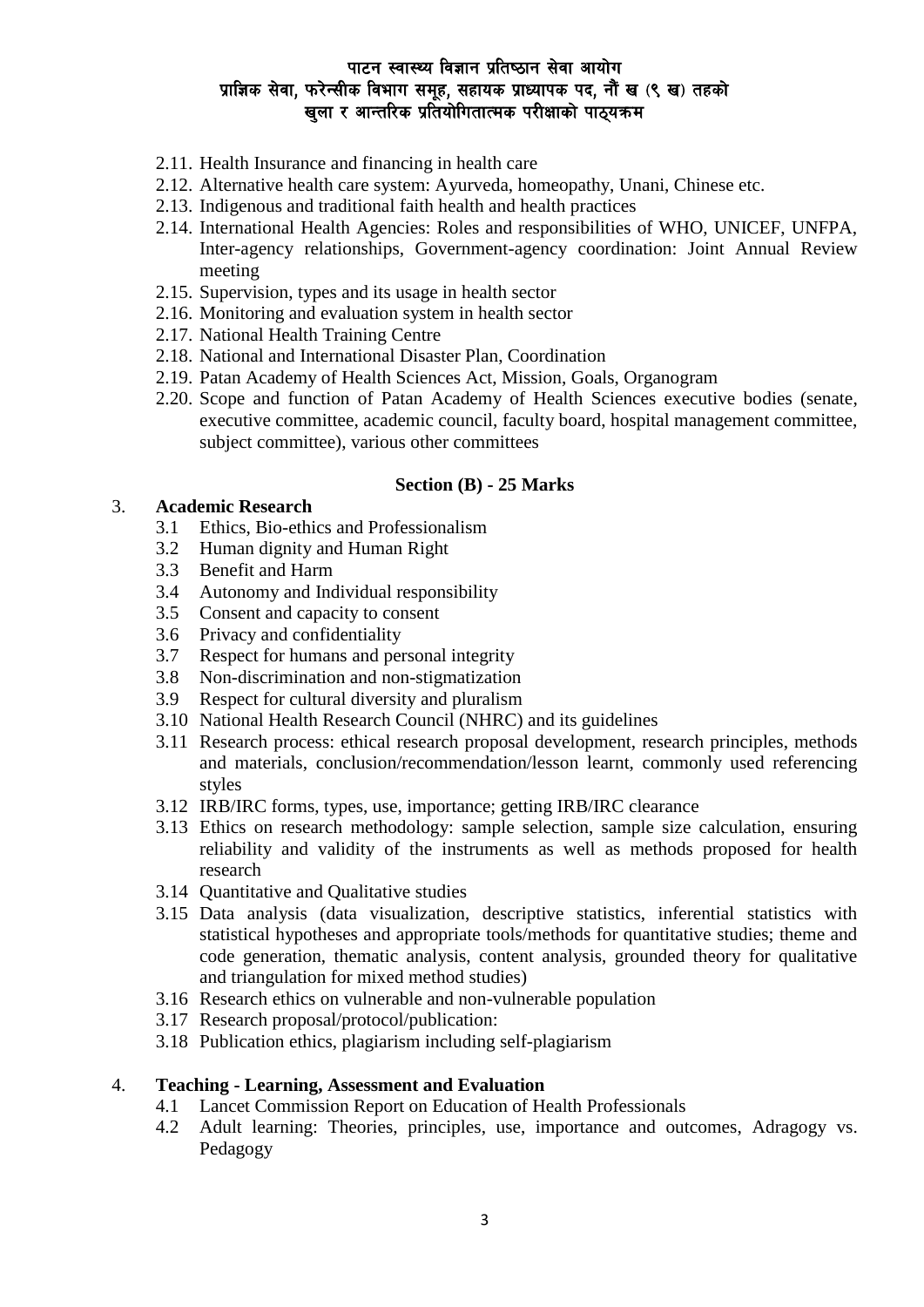# पाटन स्वास्थ्य विज्ञान प्रतिष्ठान सेवा आयोग प्राज्ञिक सेवा, फरेन्सीक विभाग समूह, सहायक प्राध्यापक पद, नौं ख (९ ख) तहको खला र आन्तरिक प्रतियोगितात्मक परीक्षाको पाठयक्रम

- 4.3 Conventional teaching learning: Didactic lectures, Teacher centred approaches, use and importance
- 4.4 Surface learning, deep learning and metacognition
- 4.5 Integrated teaching: Genesis, use, importance and outcomes
- 4.6 Problem-based learning: Genesis, use, importance and outcomes
- 4.7 SPICES model its use, importance and outcomes
- 4.8 Socialization, self-directed learning, mentoring, role model
- 4.9 Community orientation/community posting, re-orientation of medical education camp, community based learning and community engaged teaching-learning methods/models, use, importance and outcomes
- 4.10 Outcome Based Education (Competency-based Medical/Health Professions Education): Genesis, use, importance and outcomes
- 4.11 Experiential learning, Reflective practice, Feedback and feed-forward, Situated learning, Co-operative learning, Communities of practice
- 4.12 Assessment of students
	- 4.12.1 Blueprinting (Table and specification) : use, importance and outcomes
	- 4.12.2 Bloom's taxonomy of cognitive, psychomotor and affective domains, use and importance
	- 4.12.3 Diagnostic, Formative, Summative and Professional exams
- 4.13 Assessment of knowledge: Selection methods like Multiple Choice Questions, Extended Matching Items and supply methods like Short Answer Question, Problem Based Question, Long Answer Question with or without model answers and marking schemes, unstructured, semi-structured and structured viva-voce examination, advantages and limitations, use and importance, outcomes and its use in quality control
- 4.14 Assessment of performance (in-vitro): Direct observation of skills in the simulated setting, lab, ward etc. with or without checklist, Objective Structured Practical Examination, Objective Structured Clinical Examination, Standardized patients, use and importance, analysis, quality assurance, outcomes and its use in quality control
- 4.15 Assessment of performance (in-vivo): Mini-Clinical Evaluation Exercise (Mini-CEX), Direct Observation of Procedural Skills (DOPS), Case-Based Discussion (CbD), OSATS/ PBA, Multi-Source feedback (360 degree evaluation) use and importance for competency based health professions education, analysis, quality assurance, outcomes and its use in quality control
- 4.16 Assessment of observable behaviours in small groups e.g. Problem Based Learning sessions, Community Based Learning and Education sessions, Clinical clerkship rotations
- 4.17 Evaluation: Difference between assessment and evaluation, theory of change and its use in health professions education, process and outcome evaluation, qualitative, quantitative and mixed methods used in evaluation of health professions education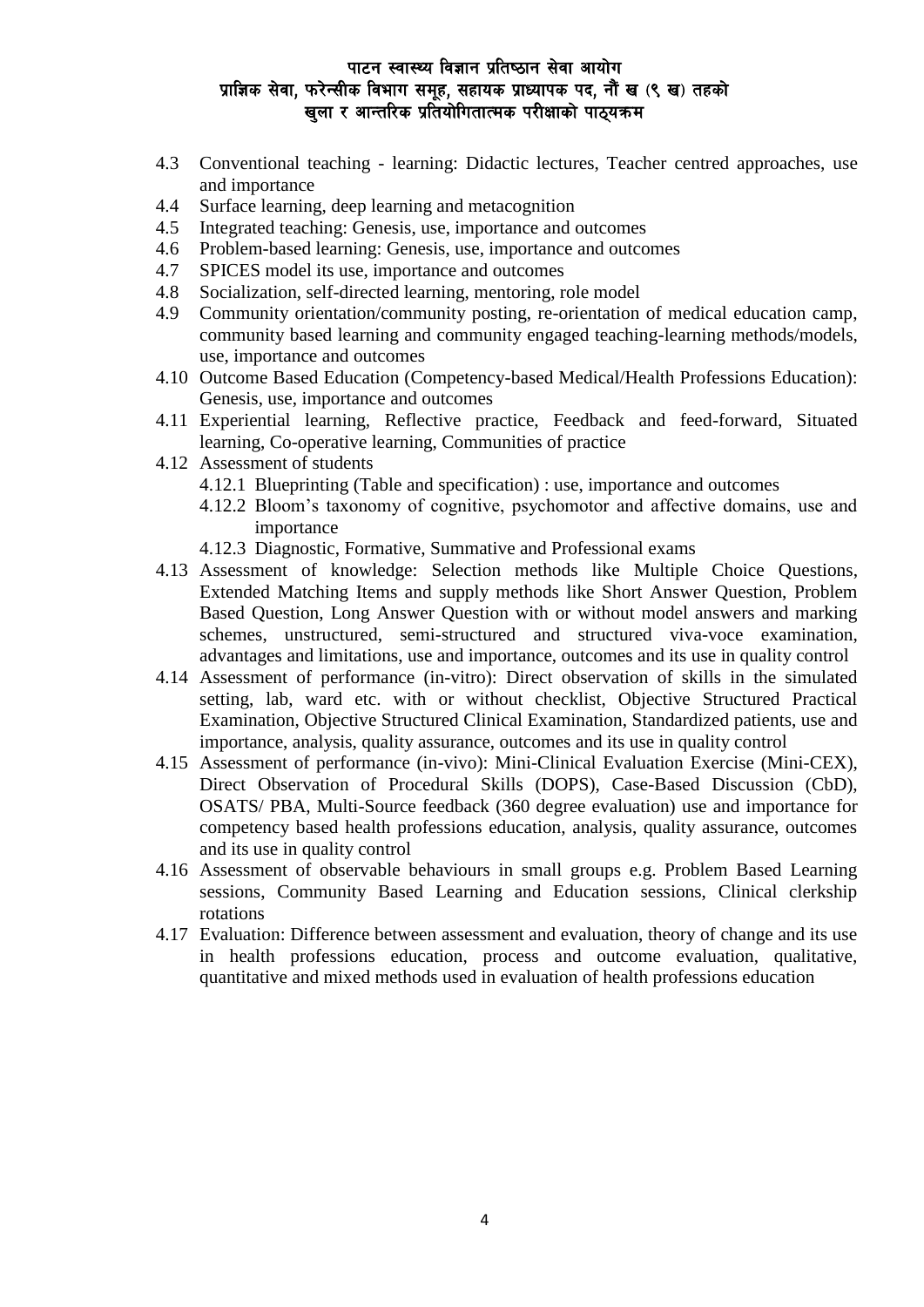# पाटन स्वास्थ्य विज्ञान प्रतिष्ठान सेवा आयोग प्राज्ञिक सेवा, फरेन्सीक विभाग समूह, सहायक प्राध्यापक पद, नौं ख (९ ख) तहको खला र आन्तरिक प्रतियोगितात्मक परीक्षाको पाठयक्रम

### **Paper I**

### **Part II: Technical Subject Section (C) - 25 Marks**

### 1. **Medical Jurisprudence**

- 1.1 Universal principles of Medical ethics and Geneva declaration 1948
- 1.2 Consent and euthanasia Doctrine of informed expressed consent
- 1.3 Medical negligence and professional misconduct
- 1.4 Medical evidences and their application in court of law
- 1.5 Witness and expert witness testimony in court of law
- 1.6 Medical ethics in specific situations like HIV/AIDS, role of doctor in hunger striking
- 1.7 Acts/Regulations related to Medical practice and investigation
- 1.8 Human organ transplant act, Consumer protection act
- 1.9 NMC Act and Regulation
- 1.10 Muluki Ain; Chapters of Jyan Sambandhi, Ilaj Garneko, Jabarjasti Karani, HadnataKarani, PasuKarani, Kutpit, DandaSajaya, AdalatiBandobasta
- 1.11 Torture Compensation Act, 1996
- 1.12 Investigation of homicide, suicide, accidents, poisoning and sudden natural deaths in Nepal
- 1.13 Disaster management
- 1.14 Epidemiology and investigation of poisoning including snake bite, common poisons in Nepal
- 1.15 Scene of crime investigation

# 2. **Forensic Pathology**

- 2.1 Death, cause of death, mechanism of death and manner of death.
- 2.2 Changes after death and application to determine time of death.
- 2.3 Inquest and types of death for Medico-legal autopsy.
- 2.4 Autopsy procedures: External and internal examination and sample collection for various purposes
- 2.5 Examination of decomposed bodies, mutilated bodies, charred bodies, fragmentary remains
- 2.6 Autopsy in infants and fetus
- 2.7 Post-mortem artifacts
- 2.8 Exhumation
- 2.9 Hanging, strangulations, suffocation, drowning and other conditions of asphyxia
- 2.10 Different causes of sudden natural death in adult,
- 2.11 Sudden infant death syndrome
- 2.12 Death due to starvation
- 2.13 Death due to heat and cold
- 2.14 Injuries:
	- 2.14.1 Classification; blunt force, sharp force and firearm injuries
	- 2.14.2 Thermal, electrical, lightning l and explosive injuries
	- 2.14.3 Self inflicted, fabricated and defense injuries
	- 2.14.4 Craniocerebral injuries
	- 2.14.5 Transportation injuries

# 3. **Radiology in Forensic Field**

3.1 Application of radiological methods in age estimation and personal identification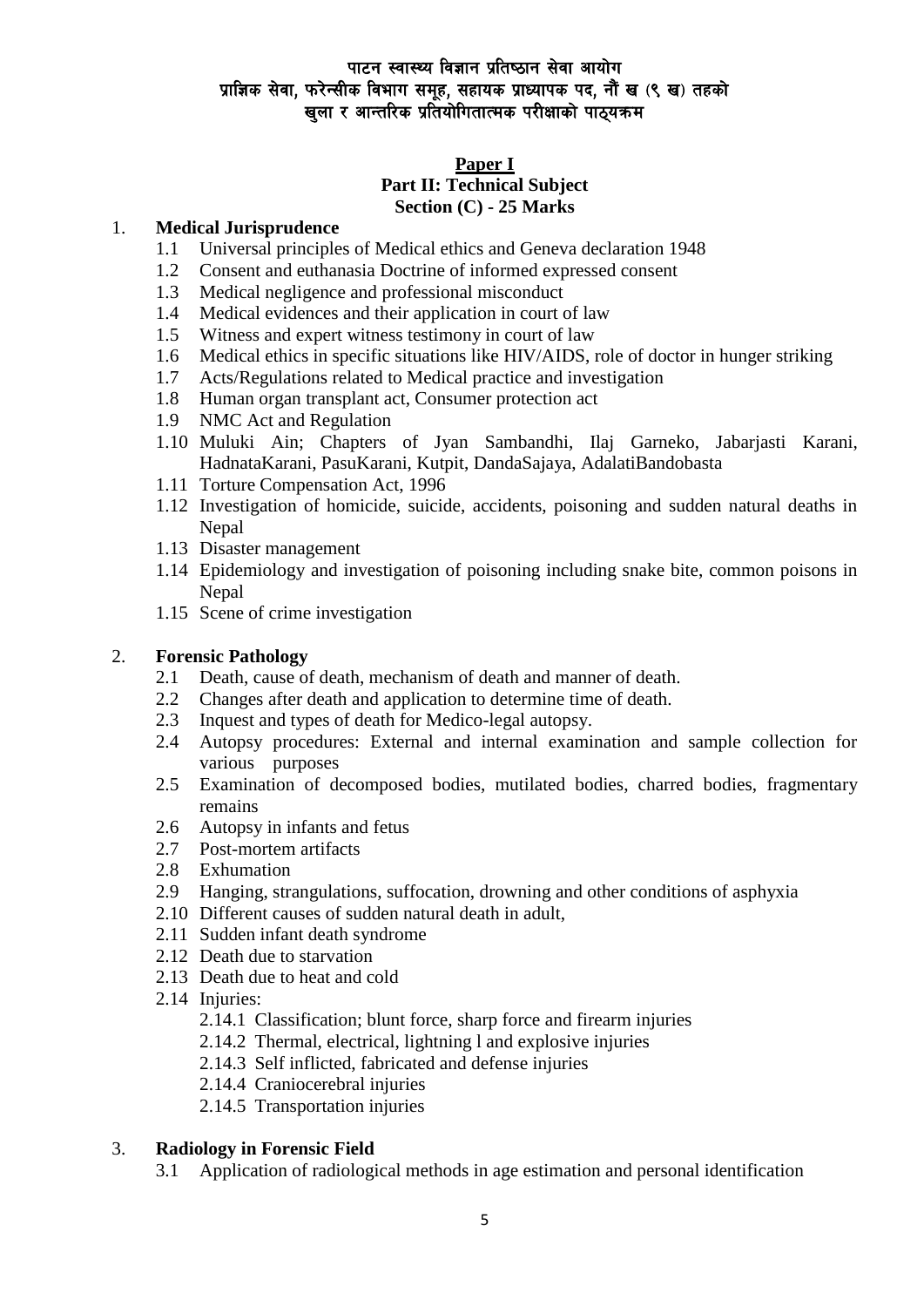# पाटन स्वास्थ्य विज्ञान प्रतिष्ठान सेवा आयोग प्राज्ञिक सेवा, फरेन्सीक विभाग समूह, सहायक प्राध्यापक पद, नौं ख (९ ख) तहको खला र आन्तरिक प्रतियोगितात्मक परीक्षाको पाठ्यक्रम

- 3.2 Application of Radiological methods in autopsy work
- 3.3 Virtual autopsy

#### 4. **Forensic Toxicology**

- 4.1 Medical and legal duties of health workers in cases of poisoning
- 4.2 Corrosive poisons
- 4.3 Irritant poisons
- 4.4 Neurotoxic poisons
- 4.5 Cardiac poisons
- 4.6 Asphyxiants
- 4.7 Drug dependence and drug abuse
- 4.8 Alcohol and medico legal aspects, drunkenness examination

# **Section (D) - 25 Marks**

# 5. **Clinical Forensic Medicine**

# 5.1 **Sexual jurisprudence**

- 5.1.1 Sexual offences; rape, incest, sexual perversions and other types of sexual assault
- 5.1.2 Examination of victim/accused of sexual offences
- 5.1.3 Medico-legal aspect of abortion
- 5.1.4 Medico-legal aspect of virginity, pregnancy, delivery impotence, frigidity, sterility and artificial insemination

# 5.2 **Injury and clinical forensic medicine**

- 5.2.1 Simple and grievous hurt or Angabhanga
- 5.2.2 Medico-legal examination of physical assault cases
- 5.2.3 Medico-legal examination of victim of torture
- 5.2.4 Medico-legal aspect of domestic violence and gender based violence

### 5.3 **Forensic Psychiatry**

- 5.3.1 Insanity
- 5.3.2 Criminal and civil responsibilities of insane
- 5.3.3 Mental state examination
- 5.3.4 True and feigned insanity
- 5.3.5 Medico-legal aspects of mental unsoundness

#### 5.4 **Age Estimation in living persons, dead bodies and skeletal remains**

#### 6. **Identification**

- 6.1 Data for identification in living persons and dead bodies
- 6.2 Ante-mortem data and its application in personal identification
- 6.3 Different scientific methods of identification; fingerprint, dental method and DNA profiling
- 6.4 Disaster victim identification (DVI)
- 6.5 Medico-legal aspects of identification
- 6.6 Analysis of race, sex, age and stature from bones
- 6.7 Time since death and cause of death in skeletal remains examination
- 6.8 Personal identification from skeletal remains analysis
- 6.9 Application of dental information in age estimation and personal identification
- 6.10 Dental data and disaster victim identification
- 6.11 Bite marks analysis in crime investigation